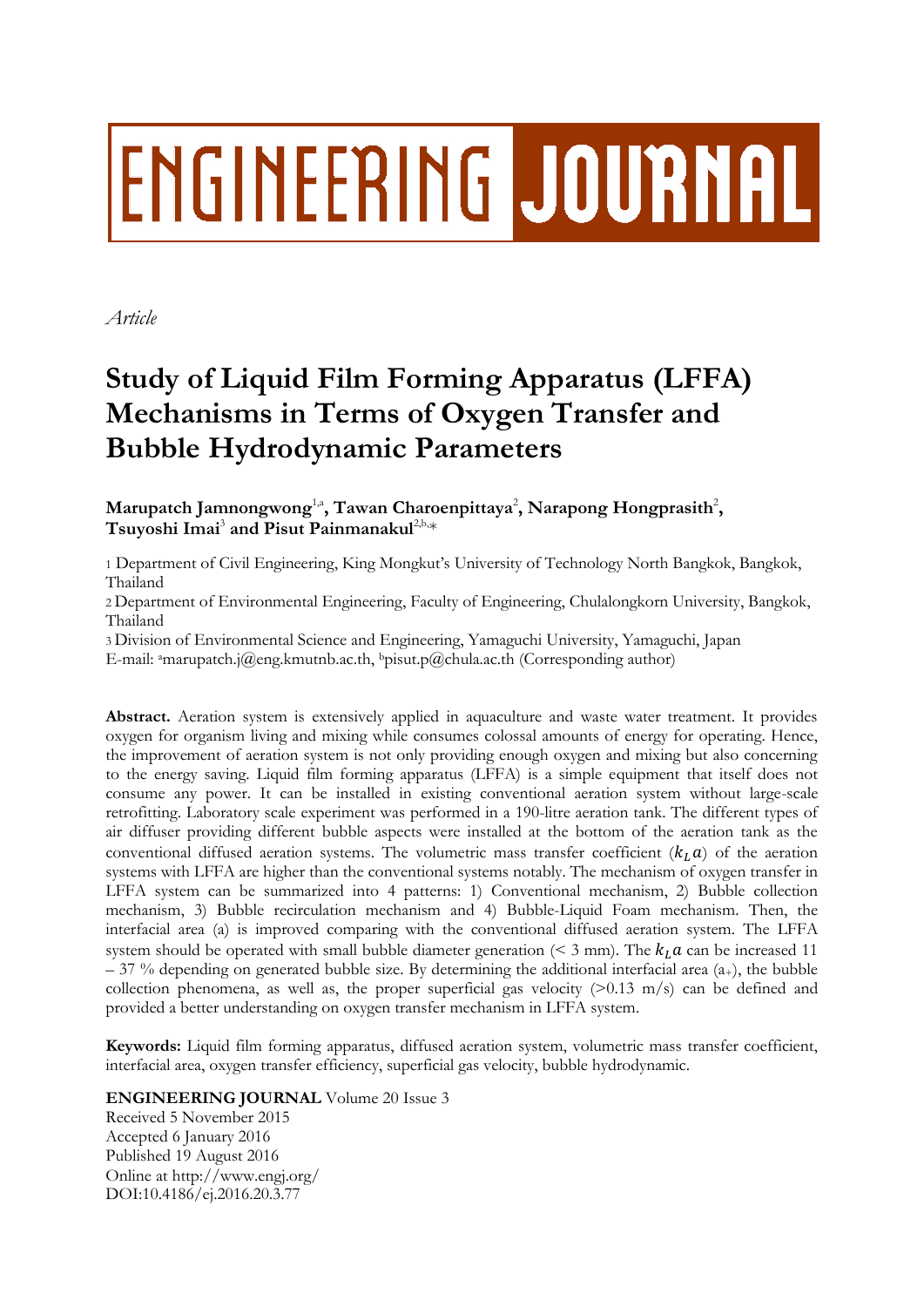#### **1. Introduction**

The aeration system that air is mixed with or dissolved in liquid in order to increase oxygen content of water is extensively applied in aquacultures for examples fish farming, shrimp farming, etc. for the organisms living as well as bioreactors, an urban waste water treatment for the microorganism metabolism. The oxygen will be transferred into the liquid phase as dissolved oxygen via interfacial film between gas phase and liquid phase. Hence, the oxygen transfer in aeration systems can be divided into two processes: bubble oxygen transfer and surface oxygen transfer. Then turbulence or mixing will be needed to distribute dissolved oxygen concentration uniformly in liquid phase [1]. Generally, the conventional aeration system introduces oxygen gas into liquid phase by either diffused or mechanical aerators in order to provide enough oxygen for organisms living and mixing. However, in case of real operating condition, more than half of the total power consumption in waste water treatment plants are related to their aeration system. Thus, the improvement of highly efficient aeration system has presently not only providing oxygen and mixing but also concerning to the energy saving.

The performance of the aeration system, as well as related the energy consumption is definitely linked to the efficiency of the oxygen transfer phenomena. Therefore, many researches have focused on the enhancement of the oxygen transfer efficiency by developing variety of new aeration techniques mostly concerning bubble oxygen transfer, including the high-purity-oxygen aeration, deep tank aeration, fine bubble aeration, etc. and also the characteristics of bubble rising from the diffuser to the water surface [2- 25]. There was only a little effort devoted to the research on the improvement of surface oxygen transfer which indicated that is approximately one-third of the total volumetric mass transfer coefficient ( $k_L a_t$ ) [26-29]. Liquid-film aeration system (LFAS) which consists of liquid film forming apparatus (LFFA) is developed by aiming to enhance surface oxygen transfer. It has a very simple structure and can be installed on the water surface of existing conventional aeration system without large-scale retrofitting. Moreover, LFFA itself does not consume any power, it is also suitable for the energy saving. Imai and Zhu indicated that, at the air flow rate range  $6 - 12$  L/min, the aeration efficiency of LFFA system increases by  $6.3 - 14.3\%$ compare with conventional aeration system [30].

In order to understand the LFFA mechanism for improving the aeration efficiency, the oxygen transfer in LFFA aeration systems is divided into bubble oxygen transfer and surface oxygen transfer. Conventional diffused aeration system with and without LFFA are also compared to evaluate the oxygen transfer efficiency due to LFFA. Moreover, different types of air diffuser that provide different bubble aspects are examined in order to determine the hydrodynamic parameters that control the LFFA efficiency. Then, the mechanisms that improve the aeration efficiency can be clearly exposed. Finally, the proper operating condition and the preliminary design criteria can be proposed to be the guideline for improvement efficiency of aeration systems by LFFA.

#### **2. Materials and Methods**



Fig. 2.1.The experimental setup.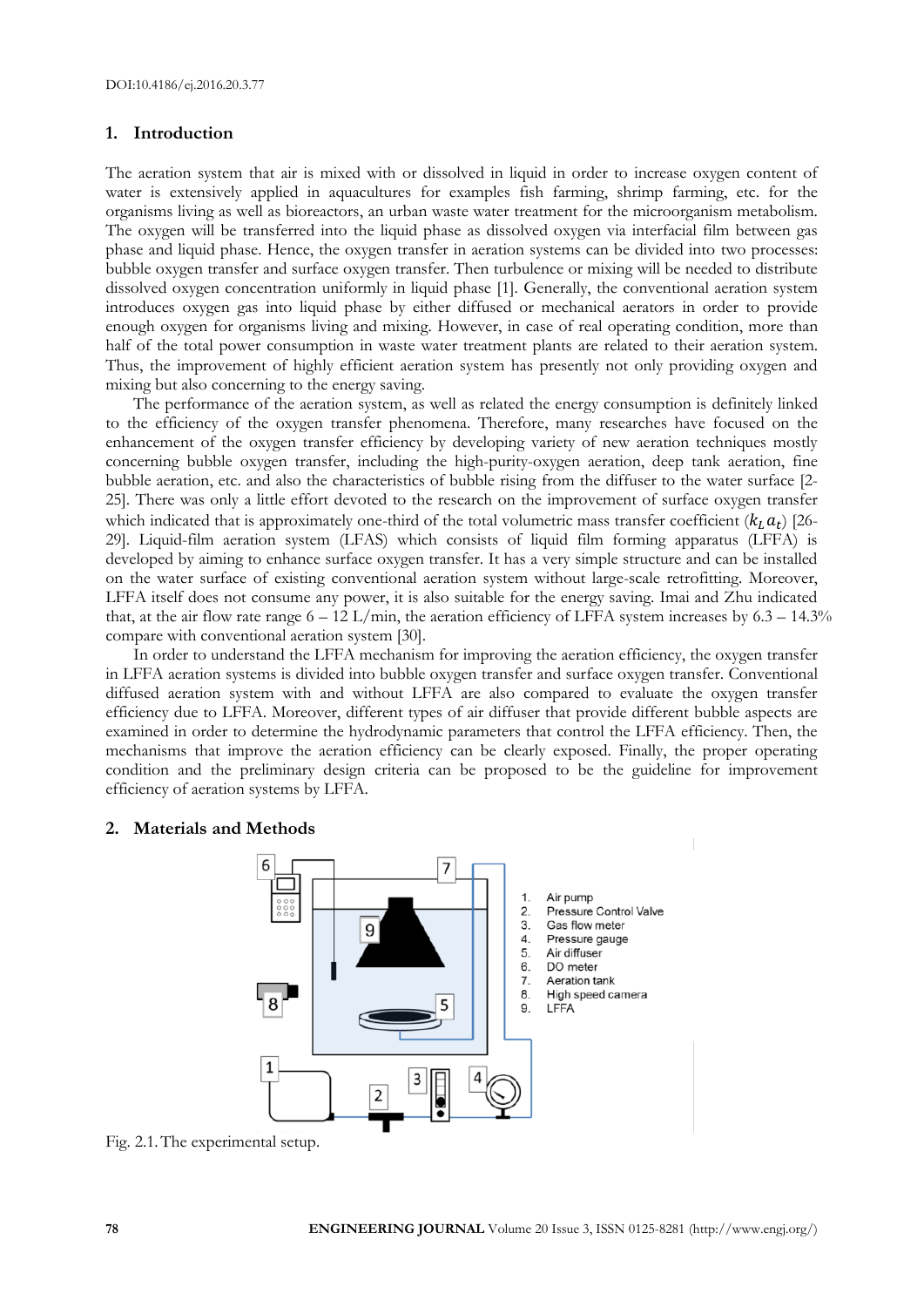#### **2.1. Experimental Setup**

The experimental setup schematic is presented in Fig. 2.1. An air diffuser (5) was installed in a 190 L capacity cubic tank (7) with a surface area of 3,600 cm<sup>2</sup> . Its location was at the center of the experimental water tank bottom with an aeration depth of 52 cm. Bubble was generated by an air pump (1) passing air  $(Q_g)$  regulated by gas flow meter (3) through the air diffuser. Three types of air diffuser: (A) rigid diffuser, (B) membrane diffuser and (C) tubular diffuser as shown in Fig. 2.2 were used in this study. Both pressure control valve (2) and pressure gauge (4) were used for measuring the pressure drop across the air diffuser. The liquid-film apparatus (LFFA) (9) was installed at the surface water over the air diffuser. The schematic drawing of the LFFA is shown in Fig. 2.3. The LFFA, made of plastic here, consists of 2 parts: (i) coneshaped capture part as a bubbles collector and (ii) effluent part located at the top of the cone. Air bubbles released from the air diffuser were collected inside the capture part and released through the effluent part as a liquid foam. Then the aeration system with and without LFFA were study.



Fig. 2.2.Different types of air diffuser using in this study.



Fig. 2.3. Schematic drawing of the LFFA equipment.

#### **2.2. Analytical Parameters**

Bubble hydrodynamic parameters were investigated by using a high speed camera with 350 frames/sec (8) and image analysis software ImageJ and Image Frame work. The average bubble diameter  $(d_B)$  and its rising velocity (UB) were deduced from the measurement of bubbles. Next, the average bubble formation frequency (f<sub>B</sub>) and the number of bubbles in the aeration system (N<sub>B</sub>) were determined by Eq. (2.1) and Eq. (2.2) respectively. Then, the specific area (a) was determined by Eq. (2.3) as presented in Table 2.1, where  $Q<sub>g</sub>$  represents the gas flow rate,  $V<sub>B</sub>$  the volume of a bubble, A the cross-section area and  $H<sub>L</sub>$  the height of liquid.

The oxygen transfer was measured by the standard method of ASCE (1993) [31]. The change of dissolved oxygen concentration was measured by DO meter (6), Horiba OM-51. Nitrogen gas was used for decreasing amount of dissolved oxygen in water as well as sodium sulfite  $(Na_2SO_3)$  with Cobalt chloride  $(CoCl<sub>2</sub>)$  as it's catalyze. All chemical solution was injected at the top of the tank. The calculation of total volumetric mass transfer coefficient  $(k_L a_T)$  is given by Eq. (2.4), where C<sub>s</sub> represents the saturated oxygen concentration,  $C_i$  the initial oxygen concentration,  $C_f$  the final oxygen concentration and t the duration time. Finally, all above calculated volumetric mass transfer coefficient was converted to standard condition temperature (20 $^{\circ}$ C) by Eq. (2.5), where T represents the temperature. When the volumetric mass transfer coefficient and the specific area were determined, the liquid side mass transfer coefficient could be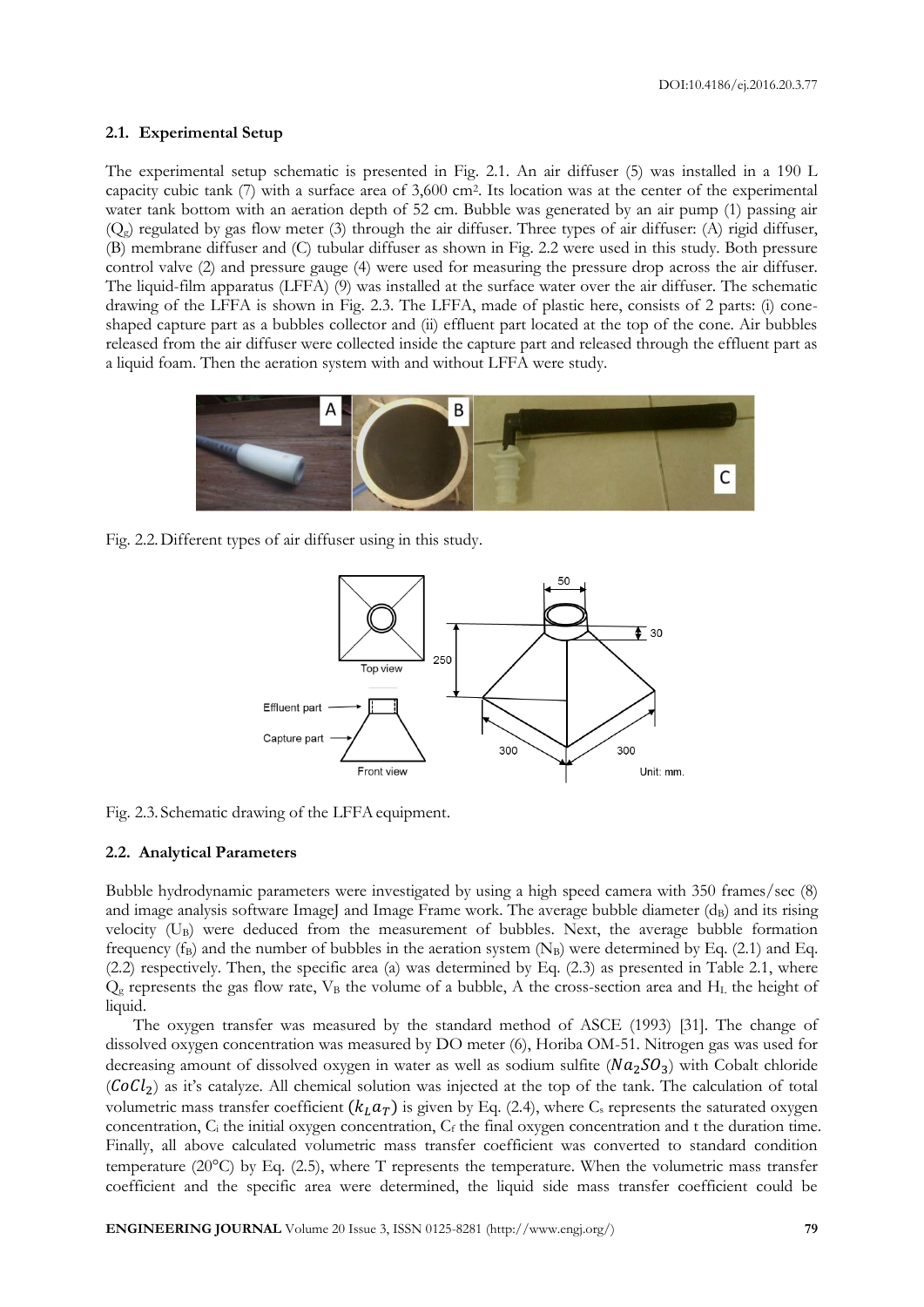calculated by Eq. (2.6) as presented in Table 2.1. Moreover, the aeration performance evaluation as standard oxygen transfer rate (SOTR), standard oxygen transfer efficiency (SOTE) and standard aeration efficiency (SAE) were calculated by Eq.  $(2.7)$ – $(2.9)$ . Where V represents the volume of reactor,  $G_s$  the total air flowrate and WP the power input.

Table 2.1 Analytical methods for determining the bubble hydrodynamic, mass transfer and aeration performance parameters.

| Equation                                         |       |                                                    |                                           |                                     |       |  |  |  |
|--------------------------------------------------|-------|----------------------------------------------------|-------------------------------------------|-------------------------------------|-------|--|--|--|
| <b>Bubble Hydrodynamic</b><br>parameters         |       | Mass transfer parameters                           | <b>Aeration performance</b><br>parameters |                                     |       |  |  |  |
| $f_B = \frac{v}{V_B}$                            | (2.1) | $\frac{C_s - C_f}{C_s - C_i} = e^{-(k_L a_T)t}$    | (2.4)                                     | $SOTR = kLa20Cs20V$                 | (2.7) |  |  |  |
| $N_B = f_B \times \frac{H}{U_B}$                 | (2.2) | $k_L a_{(20)} = k_L a_{(T)} \times 1.024^{(20-T)}$ | (2.5)                                     | $SOTE = \frac{SOTR}{0.3G_s}$        | (2.8) |  |  |  |
| $a = N_B \times \frac{\pi d_B^2}{AH_L + N_BV_R}$ | (2.3) | $K_L a$                                            | (2.6)                                     | $SAE = \frac{SOTR}{S}$<br><b>WP</b> | (2.9) |  |  |  |

### **3. Results and Discussion**

#### **3.1. Effect of Air Diffuser In Conventional Diffused Aeration System**

In this research, the different gas diffusers: rigid diffuser (RD), tubular diffuser (ED) and membrane diffuser (MD) were selected in order to analyze the mass transfer and bubble hydrodynamic parameters. This experimental will be applied as the representative results from the conventional aeration system, as well as, compared with those from LFFA system. The variation of  $k<sub>L</sub>a$  coefficient with the air flow rate was presented as in Fig. 3.1. It can be noted that the values of  $k<sub>L</sub>a$  obtained with RD, ED and MD increase with air flow rate. Whatever the air flow rate, the  $k<sub>L</sub> a$  coefficients from MD diffuser were greater than those from ED and RD diffusers.



Fig. 3.1. Volumetric mass transfer coefficient  $(k<sub>L</sub>a)$  versus air flow rate for different air diffusers.

Moreover, the aeration performance parameters in terms of the related pressure drop for bubble generation  $(\Delta P)$ , standard oxygen transfer efficiency (SOTE) and standard aeration efficiency (SAE) were calculated and summarized as in Table 3.1.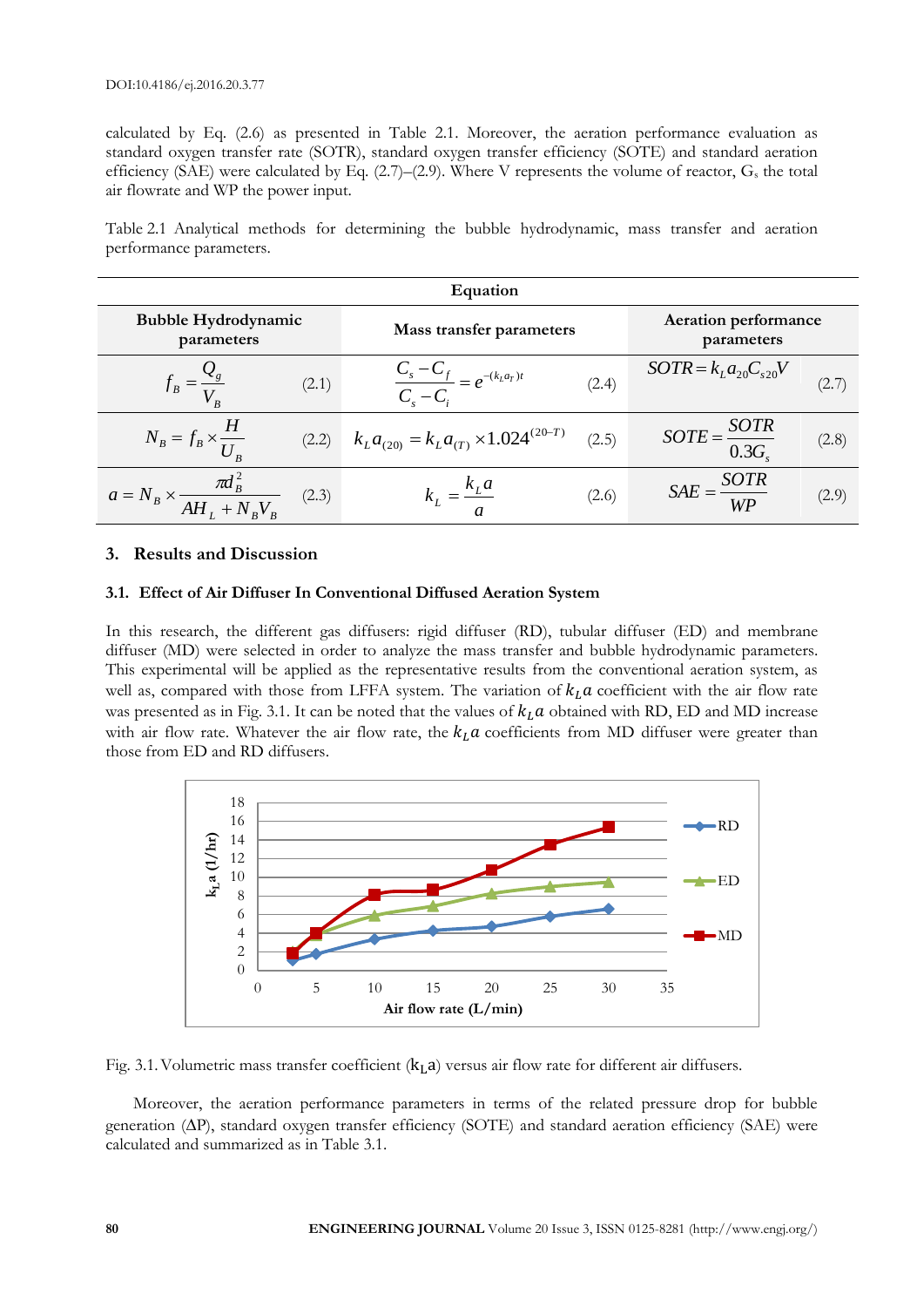|                     | Air flow<br>rate<br>(L/min) | Aeration performance parameters |                                |                                  | Hydrodynamic parameters           |                                                        |                             |
|---------------------|-----------------------------|---------------------------------|--------------------------------|----------------------------------|-----------------------------------|--------------------------------------------------------|-----------------------------|
| Aeration<br>systems |                             | <b>SOTE</b><br>(kg/cu.m)        | Pressure<br>drop<br>(lb/sq.in) | <b>SAE</b><br>(kg/Cu.m)<br>$-kW$ | <b>Bubble</b><br>diameter<br>(cm) | <b>Bubble</b><br>rising<br>velocity<br>$\text{(cm/s)}$ | Interfacial<br>area $(1/m)$ |
| <b>RD</b>           | $\mathfrak{Z}$              | 0.035                           | 0.70                           | 3.07                             | 0.290                             | 33.24                                                  | 0.70                        |
|                     | 5                           | 0.034                           | 0.80                           | 2.79                             | 0.312                             | 33.80                                                  | 1.06                        |
|                     | 10                          | 0.032                           | 0.93                           | 2.42                             | 0.341                             | 37.66                                                  | 1.74                        |
|                     | 15                          | 0.027                           | 1.02                           | 1.95                             | 0.353                             | 40.85                                                  | 2.33                        |
|                     | 20                          | 0.023                           | 1.08                           | 1.56                             | 0.382                             | 47.75                                                  | 2.45                        |
|                     | 25                          | 0.022                           | 1.11                           | 1.50                             | 0.400                             | 44.82                                                  | 3.12                        |
|                     | 30                          | 0.021                           | 1.23                           | 1.34                             | 0.391                             | 43.59                                                  | 3.93                        |
| ED                  | $\mathfrak{Z}$              | 0.065                           | 1.05                           | 4.51                             | 0.209                             | 30.21                                                  | 1.06                        |
|                     | 5                           | 0.073                           | 1.10                           | 4.95                             | 0.235                             | 27.80                                                  | 1.72                        |
|                     | 10                          | 0.057                           | 1.40                           | 3.28                             | 0.262                             | 30.80                                                  | 2.78                        |
|                     | 15                          | 0.044                           | 1.65                           | 2.30                             | 0.295                             | 31.30                                                  | 3.64                        |
|                     | 20                          | 0.040                           | 2.05                           | 1.76                             | 0.311                             | 38.40                                                  | 3.76                        |
|                     | 25                          | 0.035                           | 2.45                           | 1.34                             | 0.324                             | 40.58                                                  | 4.25                        |
|                     | 30                          | 0.030                           | 3.20                           | 0.96                             | 0.323                             | 42.40                                                  | 4.90                        |
| <b>MD</b>           | $\mathfrak{Z}$              | 0.059                           | 1.03                           | 4.15                             | 0.133                             | 30.11                                                  | 1.68                        |
|                     | 5                           | 0.077                           | 1.10                           | 5.23                             | 0.151                             | 22.73                                                  | 3.26                        |
|                     | 10                          | 0.078                           | 1.13                           | 5.19                             | 0.163                             | 25.66                                                  | 5.36                        |
|                     | 15                          | 0.055                           | 1.17                           | 3.62                             | 0.186                             | 22.86                                                  | 7.88                        |
|                     | 20                          | 0.052                           | 1.26                           | 3.22                             | 0.220                             | 32.47                                                  | 6.28                        |
|                     | 25                          | 0.052                           | 1.30                           | 3.16                             | 0.243                             | 32.16                                                  | 7.16                        |
|                     | 30                          | 0.049                           | 1.40                           | 2.85                             | 0.265                             | 38.72                                                  | 6.55                        |

Table 3.1 Effect of air flow rate on mass transfer and hydrodynamic parameters.

As indicated in Table 3.1, MD and ED diffusers can provide the higher aeration performance than the RD one. Noted that these results correspond theoretically with the  $k<sub>I</sub> a$  coefficient and power consumption for bubble generation (pressure drop). In order to provide a better understanding on the volumetric mass transfer coefficients and the related aeration performance parameters. Hydrodynamic aspects of bubble released from different types of air diffuser were captured by high speed camera and measured for bubble size and bubble rising velocity. These basic data will be used to analyze and explain other parameters concerning mass transfer phenomena. The overall results can be summarized as shown in Table 3.1, and discussed in detail as following:

- Bubble size from RD, ED and MD tend to increase with increasing air flow rate. In the air flow rate range of  $3 - 30$  L/min, MD produced the smallest bubble at  $0.13 - 0.26$  cm diameter. While ED produced bigger bubble at 0.21 – 0.32 cm diameter. And RD produced the biggest bubble at 0.29 – 0.40 cm diameter. Not only air flow rate but also material and pore size of air diffuser that control bubble size. MD and ED were made of expandable elastic rubber. Their pore size were larger when turn air flow rate higher. While RD was made of ridged material that release air bubble from fix pore size. Therefore, the range of bubble size obtained with MD and ED are wider than those obtained with RD;
- Series of the rising bubble images were used to analyze their rising velocity. It can be noted that bubble velocity from RD, ED and MD are tend to increase with increasing air flow rate. In the air flow rate range of  $3 - 30$  L/min, bubble velocity from RD is highest followed by ED and MD at 33-48, 28-42 and 23-39 cm/s as a sequence: the effect of bubble size should be responsible for these results.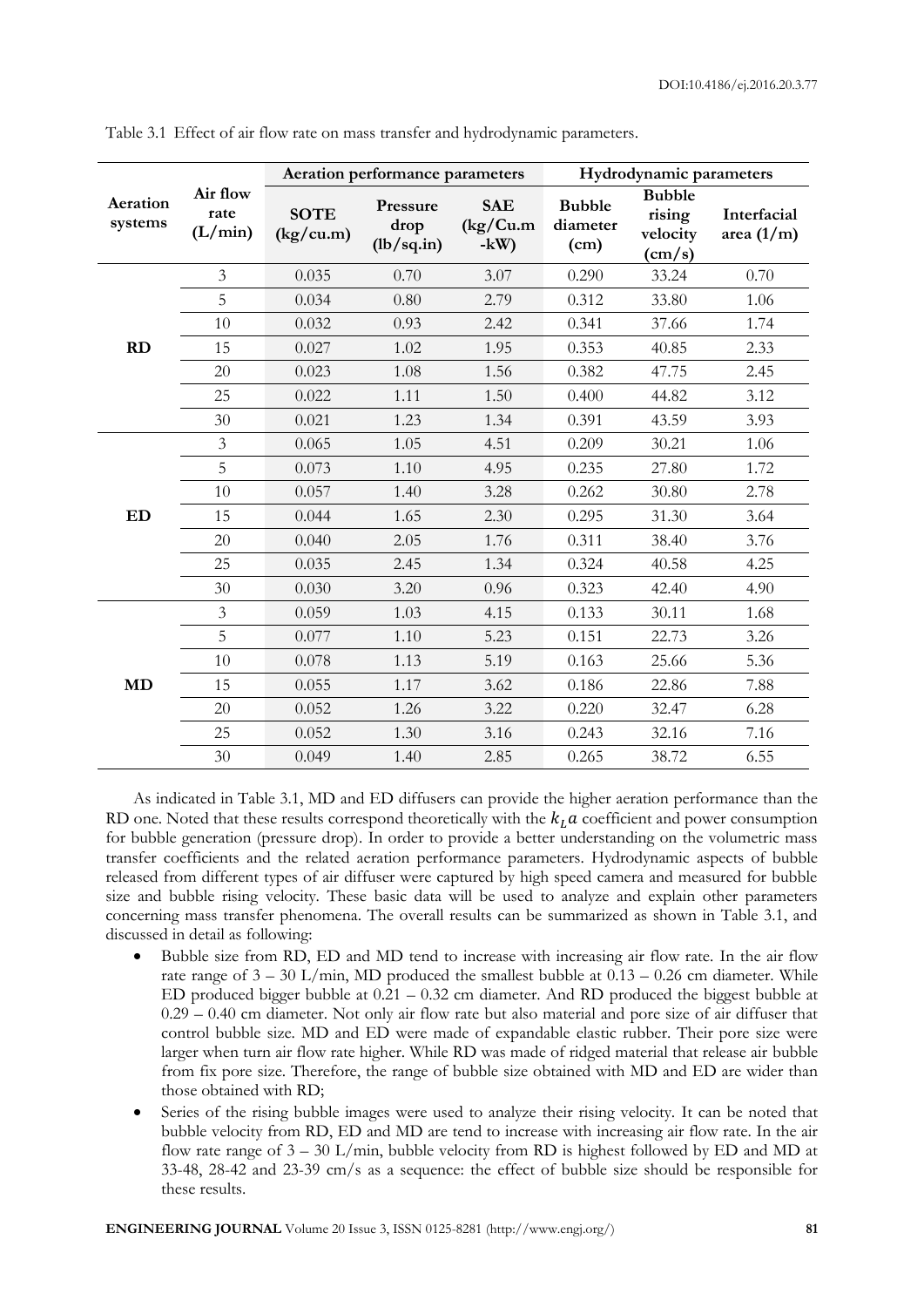The experimental results of bubble diameter and rising velocity lead to the calculation of interfacial area (a). The value of  $\alpha$  tends to increase with increasing air flow rate. The interfacial area of ED displays an evolving trend same as that of RD. In the air flow rate range of  $3 - 30$  L/min, it moderate increases with increasing air flow rate. While that of MD shows steeper increase trend than that of the others. The interfacial area of MD, ED and RD are 1.68 – 7.88, 1.06 – 4.94 and 0.70 - 3.93 /m respectively. Noted that the interfacial area depends on surface area and retention time of bubble in liquid. Thus, the smallest bubble size from MD can maximize the bubble transferred-surface due to the highest number of bubbles, the retention time due to the slowest bubble rising velocity, as well as, the interfacial area.

Due to the  $k_L$  coefficient calculated by Eq. (2.6), the  $k_L$  values (obtained experimentally) vary between 0.0002 and 0.00045 m.s-1 for bubble sizes varying between 0.15 and 0.5 cm. Moreover, it can be noted that the  $k<sub>L</sub>$  value remain roughly constant for these range of bubble diameter. The results in this study agree with the three zones of the  $k_l$  coefficients proposed by [32]. In order to enhance the  $k_l$  a coefficient and overall aeration performance, the alternative method for improving the interfacial area, as well as, for controlling the power consumption should be well considered. The Liquid Film Forming Apparatus (LFFA) will be thus applied, as well as, analyzed in terms of aeration mechanism and related bubble hydrodynamic parameters in the next part.

#### **3.2. Comparing the Aeration System with and without LFFA**

In this part, the aeration systems with air diffuser (RD, ED and MD) and with LFFA (RDL, EDL and MDL) were compared in terms of mass transfer coefficient  $(k_l, a)$  and aeration performance. Fig. 3.2 presents firstly the example of dissolved oxygen (DO) versus operation time obtained with membrane diffuser (MD and MDL). It can be observed that the values of DO obtained with LFFA system were greater than those obtained with the conventional system: LFFA can possibly augment or modify the aeration performance with the similar power consumption for bubble generation. In order to confirm and understand the influence of LFFA installation, the effect of various diffusers with LFFA system on the volumetric mass transfer coefficient  $(k_l, a)$  and standard oxygen transfer efficiency (SOTE) will be then investigated as shown in Figs. 3.3 and 3.4, respectively.



Fig. 3.2.Comparison of dissolved oxygen (DO) in function of aeration time from conventional and LFFA system at air flow rate of 30 L/min.

Concerning to Fig. 3.3, it can be indicated that, whatever the aeration systems, the volumetric mass transfer coefficient increases with the gas flow rate. The values of  $k_L a$  vary between 1.6 and 21 hr<sup>-1</sup> for gas flow rates varying between 3 and 30 L/min. Moreover, by using the LFFA system, the increase of  $k<sub>L</sub>a$ coefficients can be concluded for whatever the diffuser types. The lowest  $k_l$  a coefficient is obtained for the RD system and the highest for MDL system. Noted that, overall the resulting trend was similar to that obtained with the conventional system as shown in Fig. 3.1. Therefore, the selection of diffuser with the small bubble size generation can be defined as one of the important factors for improving the aeration performance by LFFA system.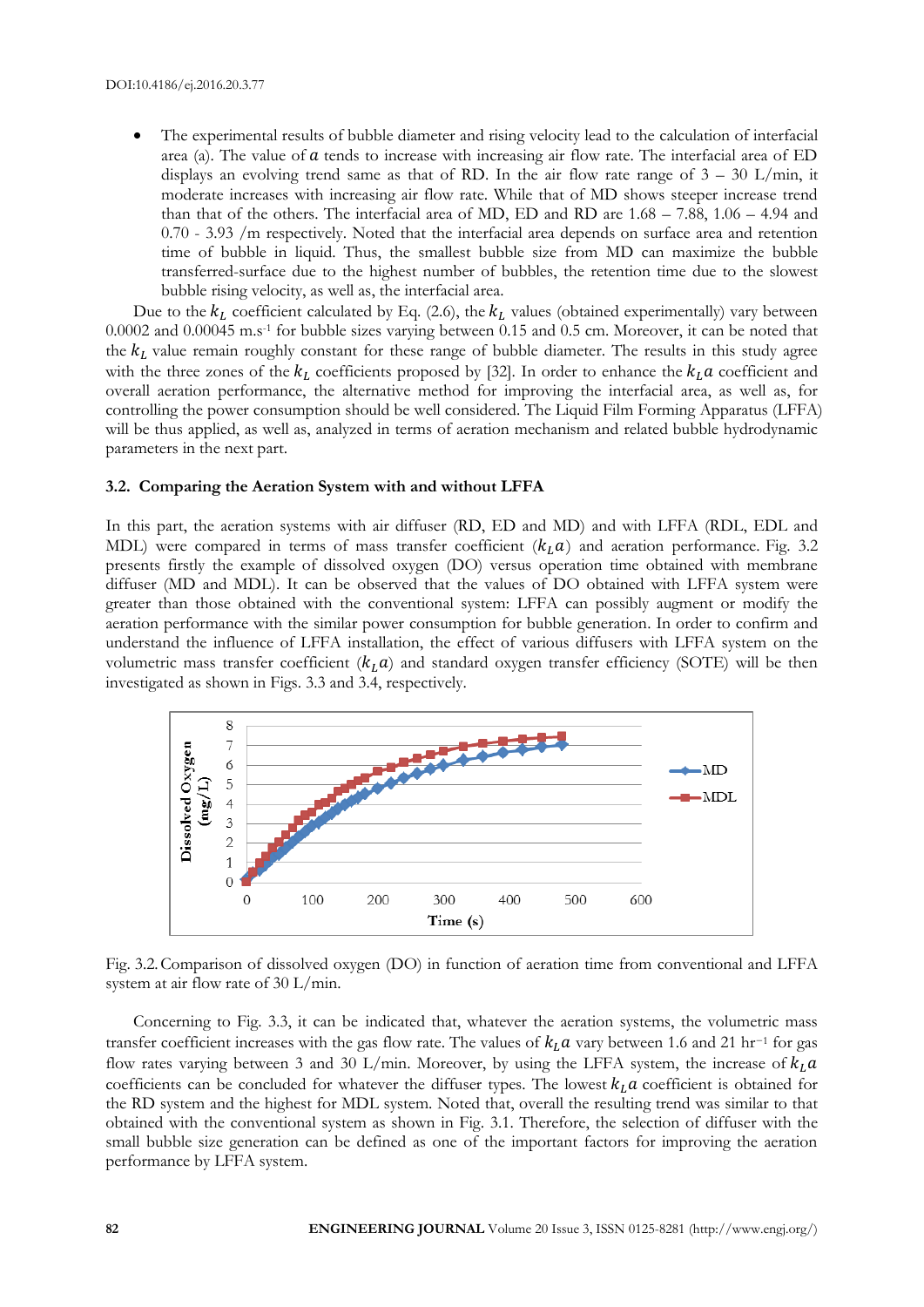

Fig. 3.3. Volumetric mass transfer coefficient  $(k<sub>L</sub>, a)$  versus air flow rate for conventional and LFFA system.



Fig. 3.4.Difference of standard oxygen transfer efficiency (SOTE) from conventional and LFFA system.

By determining the standard oxygen transfer efficiency (SOTE) as in Fig. 3.4, it can be noted that, at low air flow rate  $($   $\leq$  3 L/min), the values of SOTE obtained with LFFA system was lower than those obtained with conventional ones for whatever the diffuser types. The limitation of liquid phase mixing and of oxygen transfer due to the liquid surface turbulence should be responsible for these results [27]. When air flow rate increases, LFFA system can enhance the SOTE values- the highest SOTE improvement can be observed with MDL at air flow rate of 30 L/min. However, for higher air flow rate, it is interesting to note that the SOTE tend to be roughly constant for MDL and EDL system, whereas, to be significantly decreased for RDL system. The air flow rate  $(Q_G)$  or superficial gas velocity  $(V_G)$  should be taken into account for optimizing the aeration performance. Noted that bubble coalescence phenomena occurred at high Q<sub>G</sub> values affecting directly on the interfacial area, as shown in Table 3.1, can be probably concluded as the reason for these negative results. Therefore, the oxygen transfer rate and the aeration efficiency can be successfully developed by LFFA within the suitable design and operating condition. Moreover, about the bubble hydrodynamic aspects, the LFFA system should be operated with small bubble diameter generation ( $\leq$  3 mm), as well as, with moderate air flow rate (5-30 L/min) in order to well improve the aeration performance.

In the next section, the LFFA system will be mathematically analyzed for distributing the oxygen transfer mechanism as: 1) mass transfer from bubble in reactor and 2) mass transfer at liquid surface. Note that rigid (RD) and membrane (MD) diffusers were selected in order to provide a better understanding and clearly difference on the obtained results.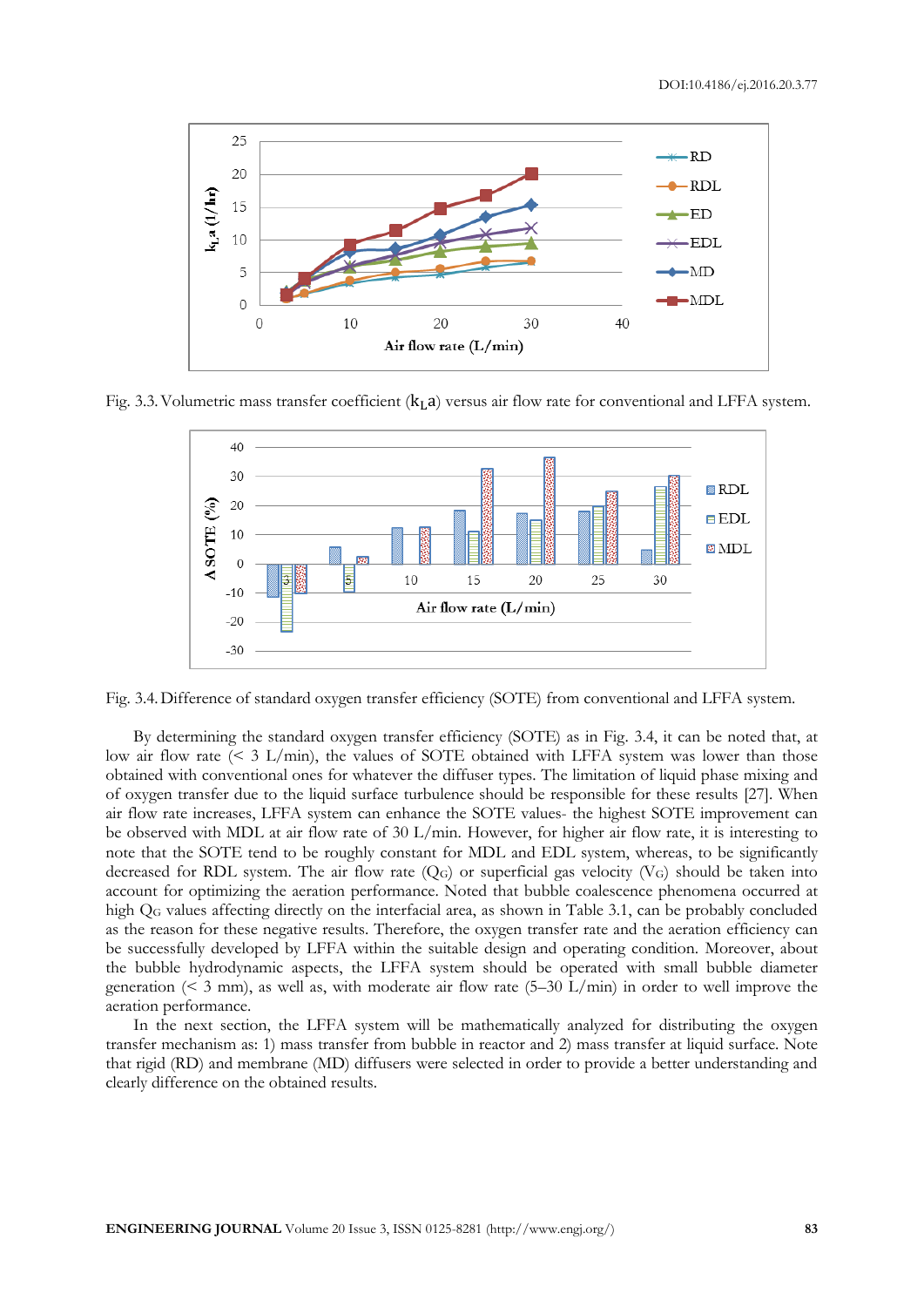#### **3.3. Comparison of the Volumetric Mass Transfer Coefficient in Terms of Bubble and Surface Mass Transfer Mechanism from LFFA System**

The dissociation method for studying the oxygen transferred by bubble in reactor and water surface turbulence proposed by Wilhelms and Martin (1992) has been applied in this work. By diffusing nitrogen gas into water instead of air, the liquid phase is deoxygenated: the only way that oxygen can transfer to water, in the same time, is due to the liquid surface turbulence. Then, the basic oxygen transfer equation is presented as Eq. (3.1).

$$
\frac{dC}{dt} = \left[\frac{\partial C}{\partial t}\right]_b + \left[\frac{\partial C}{\partial t}\right]_s\tag{3.1}
$$

where *dt dC* = rate of mass transfer.

$$
\left[\frac{\partial C}{\partial t}\right]_b = (k_L a_b)(C_s - C) = \text{rate of mass transfer from bubble}
$$
\n(3.2)

$$
\left[\frac{\partial C}{\partial t}\right]_{s} = (k_{L}a_{s})(C_{s} - C) = \text{rate of mass transfer from surface}
$$
\n(3.3)

The saturated oxygen concentration  $(C<sub>s</sub>)$  from bubble is equal to zero when the liquid phase is deoxygenated. Then, the rate of mass transfer from bubble is presented as Eq. (3.4).

$$
\left[\frac{\partial C}{\partial t}\right]_{b} = -[k_{L}a]_{b}C\tag{3.4}
$$

Since the saturated oxygen concentration from surface is followed by Henry's Law. When Eq. (3.3) and Eq. (3.4) are substituted in Eq. (3.1), the integration between the initial concentration  $(C_i)$  and the final concentration  $(C_f)$  is presented as Eq. (3.5).

$$
\frac{(k_L a_s)C_s - (k_L a_s + k_L a_b)C_f}{(k_L a_s)C_s - (k_L a_s + k_L a_b)C_i} = e^{-(k_L a_s + k_L a_b)t}
$$
\n(3.5)

The values of oxygen concentration from experiments with nitrogen gas were recorded. Then, the values of  $k_L a_p$  and  $k_L a_s$  can be thus determined by nonlinear regression equation as Eq. (3.5). Figure 3.5 and 3.6 present the variation of  $k_L a$  coefficient from bubble  $(k_L a_b)$  and surface  $(k_L a_s)$  mass transfer phenomena with the different air flow rates for the rigid (RD) and membrane (MD) diffusers, respectively.



Fig. 3.5.Comparison of the volumetric mass transfer coefficient in terms of bubble and surface mass transfer mechanism from RD and RDL.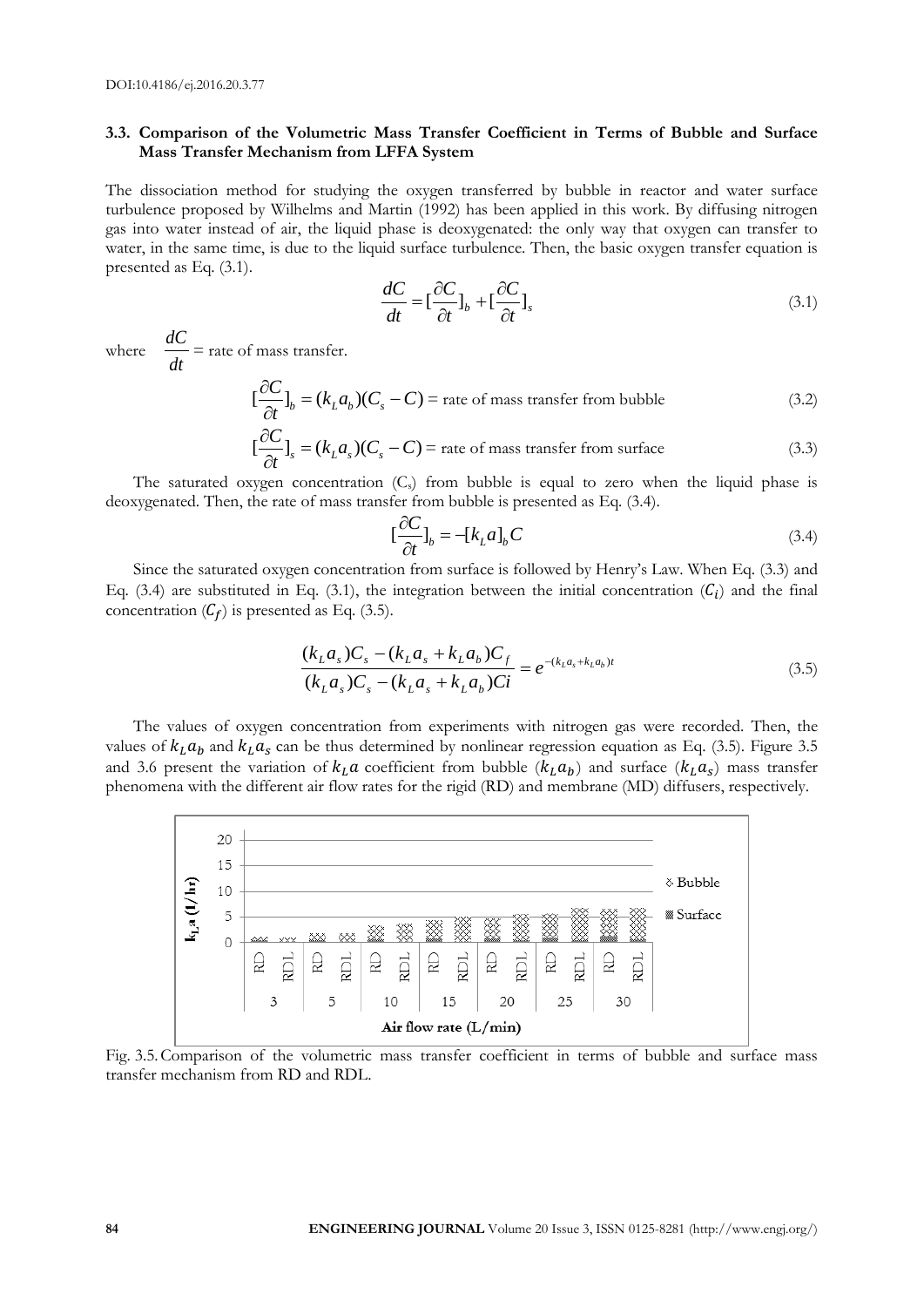

Fig. 3.6.Comparison of the volumetric mass transfer coefficient in terms of bubble and surface mass transfer mechanism from MD and MDL.

A comparison between  $k_l a_b$  and  $k_l a_s$  obtained with LFFA and conventional system can be summarized, as well as, the following comments can be made:

- whatever the aeration system, the  $k_L a$  coefficients from bubble in reactor  $(k_L a_b)$  were higher than those from liquid surface turbulence ( $k_L a_s$ ). The average  $k_L a_s$  to  $k_L a_b$  ratio can be 0.15 and 0.05 for rigid and membrane diffusers, respectively. Form the experiments conducted by Wilhelms and Martin (1992), one-third of oxygen transfer in the bubble plume aeration tank was due to the surface exchange. The difference of bubble generation regimes that induces mixing and gas transfer should be answerable for these results.
- the overall  $k<sub>L</sub>a$  coefficients tend to increase with increasing air flow rate, especially for  $k<sub>L</sub>a<sub>b</sub>$ values- this is due to the augmentation of bubble number and interfacial area. However, the irrelevant change of  $k_L a_s$  values should be related with the limitation of mixing or turbulent at liquid surface from the range of air flow rate used in this work.
- by installing the LFFA system, the reduction of  $k<sub>L</sub>a<sub>s</sub>$  to  $k<sub>L</sub>a<sub>b</sub>$  ratio can be observed. The bubble collection or accumulation within the cone-shaped capture part, as well as, can possibly diminish the oxygen transfer at liquid surface and thus the obtained  $k<sub>L</sub>a<sub>s</sub>$  coefficient.
- the  $k_l a_s$  coefficients in the case of rigid diffuser (RD and RDL) were larger than those in the case of membrane diffuser (MD and MDL). The more pronounce of large-size bubble plume and generated liquid-bubble foam at liquid surface should be the main reason for these results.

In order to validate the obtained results, another experiment was set up by the same aeration tank, and the same operational condition with the RDL. But the tank was covered at the top, then nitrogen gas was passed beyond the water surface by the same as air flow rate in each condition, according to diminishing the surface transfer and measuring the bubble transfer individually. The experimental set-up and related results can be presented in Figure 3.7a. and 3.7b., respectively.





Fig. 3.7a. Experimental set-up for validating the bubble and surface transfer mechanism

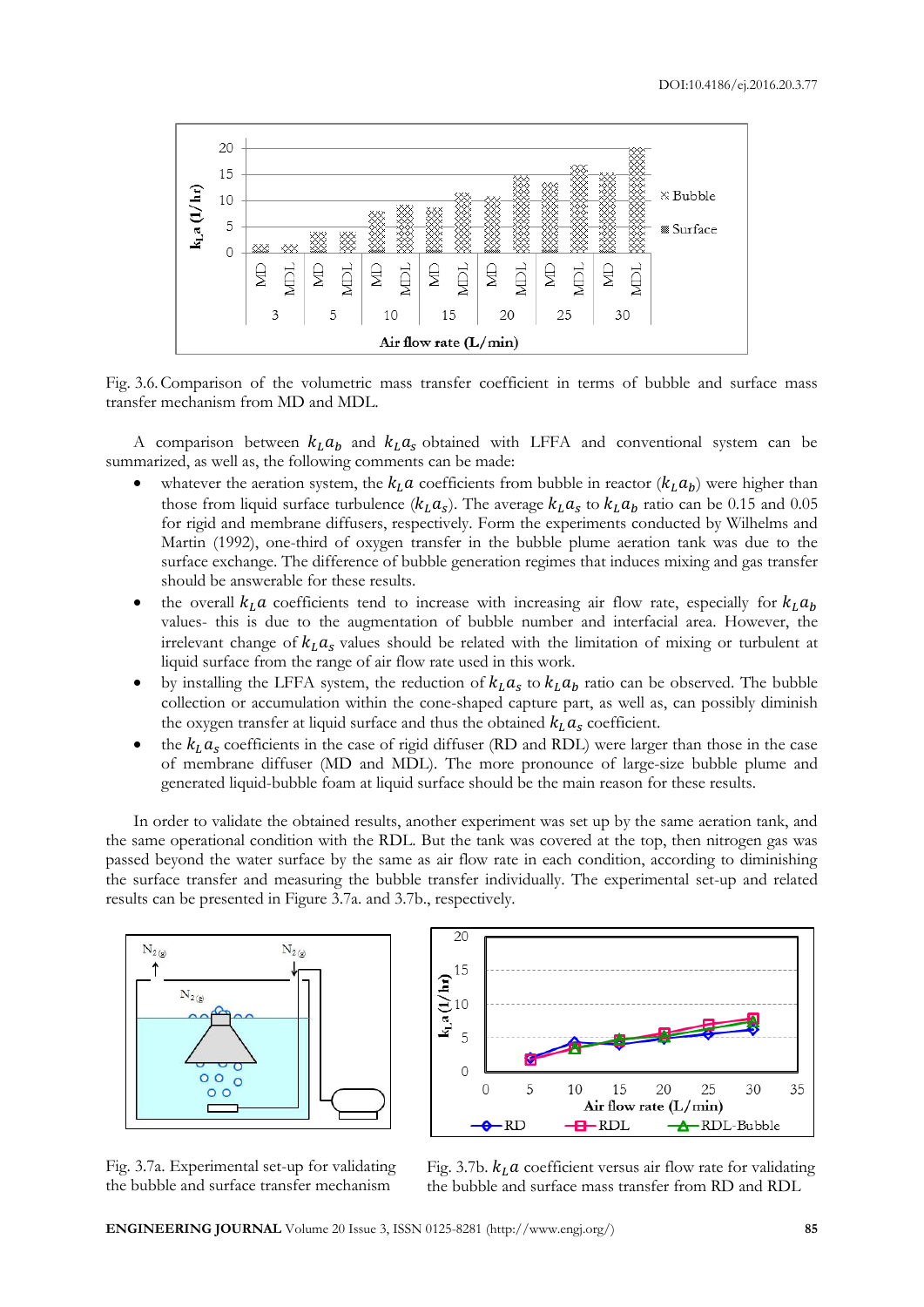From the result, it was found that when the rigid diffuser was operated together with LFFA (RDL), the  $k_L a$ coefficient was improved by the same trend as the previous results. Comparing the  $k_l a$  obtained by the nitrogen condition which could be considered as the oxygen transfer on the water surface was inhibited, then the oxygen transfer was occurred by bubbles individually. When considered the  $k_L a$  of RDL as 100% of the system, the bubble transfer by the nitrogen condition was around 94%. According to the assumption, which describe the total oxygen transfer consist of surface and bubble transfer, as following relation,

#### Oxygen transfer=Surface transfer+Bubble transfer (3.6)

$$
k_{\text{L}}a_{\text{Total}} = k_{\text{L}}a_{\text{Surface}} + k_{\text{L}}a_{\text{Bubble}} \tag{3.7}
$$

According to the previous equation, the surface transfer can be obtained which it was around 6% of the total oxygen transfer. This result represented the  $k<sub>L</sub>a$  was clearly improved in term of bubble collection within the cone part of the LFFA; this can increase interfacial area and extend contacting time between the bubbles and the water through the collection phenomenon. Moreover, when compared the conventional system (RD) with the LFFA system (RDL) at air flow rate higher than 15 L/min, it was found that the overall  $k_L a$  was increased around 21%, which could be allocated by 13% for bubble transfer improvement and 8% for surface transfer improvement. Therefore, the LFFA can improve the oxygen transfer both mechanisms of bubble transfer and surface transfer, by bubble collection phenomenon and foaming on the water surface by highly turbulent, bubble collection was more effective mechanism than the foaming on the surface. The bubble collection phenomena will be thus analyzed in the next part.

#### **3.4. Bubble Collection Phenomena in LFFA System**

In order to confirm the effect of bubble collection or accumulation from LFFA system on the  $k_L a$ coefficients, the image analysis experiment was conducted in this work. Figure 3.8 presents the variation of bubble accumulation height and light density ratio with air flow rate  $(3 - 30 \text{ L/min})$  for the different types of diffusers. Note that many images of bubbles inside LFFA were captured by using the high speed camera: the obtained images will be analysed in terms of bubbles accumulation aspect and their light density. Due to the installation of cone shape of LFFA, the bubble collection phenomena should be different, as well as, can be experimentally determined.



Fig. 3.8.Bubbles accumulation height and the light density ratio versus air flow rate for LFFA system.

As shown in Fig. 3.8, the bubble accumulation height increases with increasing air flow rate and then achieves the roughly constant values. The highest and lowest values were obtained with EDL and RDL, respectively. At low air flow rate (< 3 L/min), the height from RDL was greater than from EDL and MDL, whereas, the contradictory results were observed when the air flow rate increases. It can be expressed, at this point that the bubble accumulation height relates with the bubble size generated from the diffusers and with the air flow rate. Since the bubble density presence in LFFA cannot be directly determined by 2D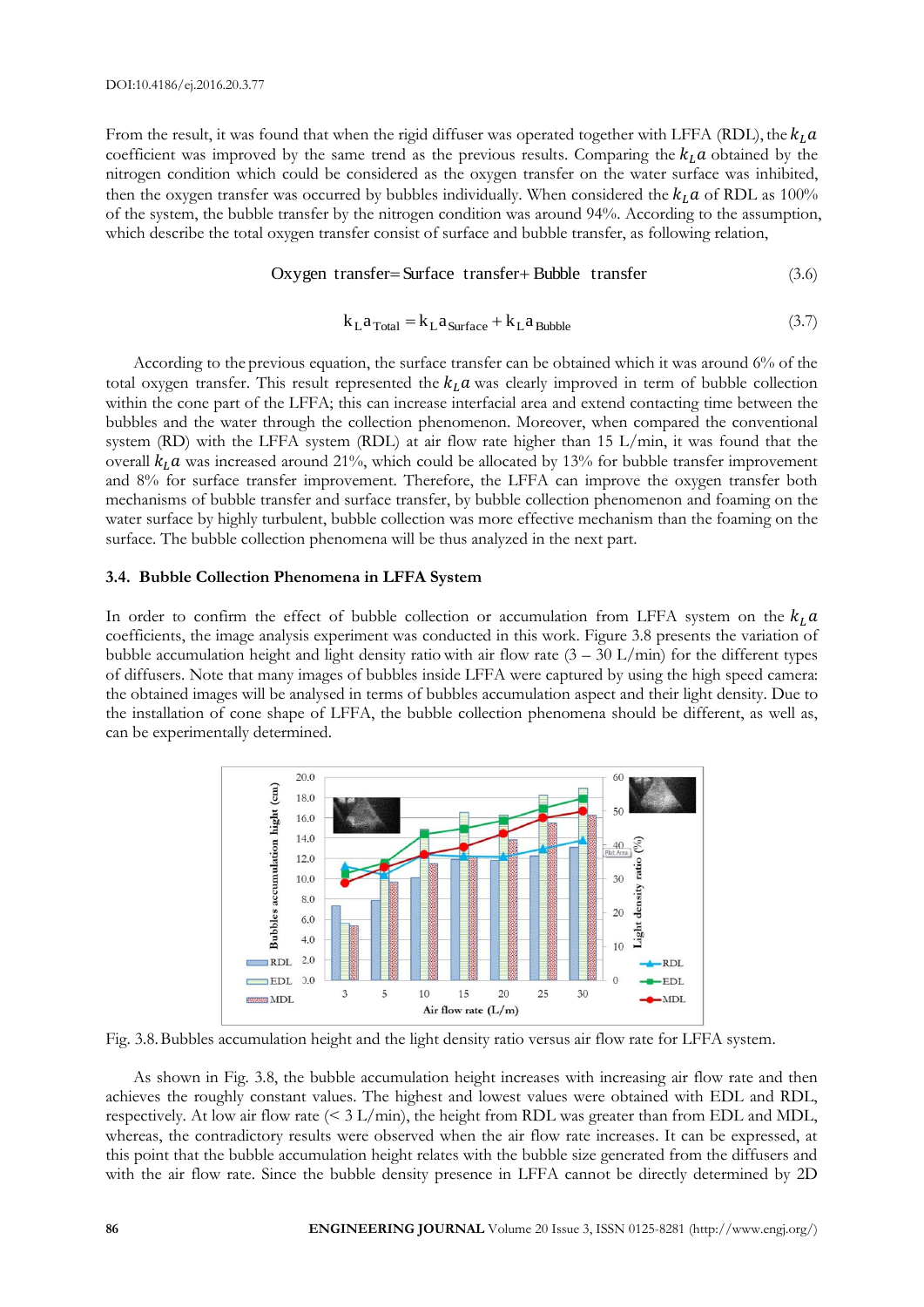camera. Thus, Light density ratio measurement was also processed by software Image Frame Work as the representative parameter for observing the trend of bubbles density. Noted that the amount of light on image as ratio value comparing to the reference (white image) was measured. When the bubble density increases, light is more reflexed to the camera, as well as, the light density ratio increases. Comparing the light density ratio and bubble accumulation height, it can be noted that the similar trend can be observed. These 2 methods can be possibly applied in order to evaluate the bubble captured inside LFFA.

By considering the bubble hydrodynamic parameters as previously presented in Table 3.1, it can be noted that the differences in terms of bubble diameters are directly linked to bubble collection in LFFA: large bubble size can cause more bubble layer thickness and thus light density ratio. However, for higher air flow rate, the bubble coalescence can affect on the increase of bubble rising velocity, and thus the reduction of bubble collection in LFFA, especially in the case of RDL. Concerning to the results obtained with EDL and MDL, it is interesting to understand the link between the mass transfer coefficient and the bubble collection in LFFA. Due to the small bubble generated from MD, these bubbles can be tightly packed inside the capture part, as well as, possibly recirculated within the reactor: the interfacial area is high compared to those obtained with the different diffusers. Moreover, the packed bed from small bubbles have more chance to discharge from the top of LFFA to liquid surface in order to gain the total oxygen transfer by surface oxygen transfer. Therefore, these results confirm to the high  $k<sub>L</sub> a$  and oxygen transfer efficiency in the case of LFFA system with membrane diffuser (MDL) as previously shown.

In conclusion, from all the results above, the mechanism of oxygen transfer in LFFA system can be summarized into 4 patterns as shown in Fig. 3.9.



Fig. 3.9.Four patterns of oxygen transfer mechanisms in LFFA system.

#### **3.5. Additional Interfacial Area in LFFA for Proposing the Design Criteria and Operating Condition**

In order to propose the suitable LFFA design criteria and operating condition, the additional interfacial area (a+) in the aeration system with LFFA was defined and determined Note that, from the experimental results, the average value of liquid-side mass transfer coefficient ( $k_{L \text{Avg}} = 3*10* \text{ m/s}$ ) related with the tap water was applied in this part. The additional interfacial area  $(a_{+})$  can be calculated by Eq. (3.8).

$$
a_{+} = \frac{k_{L}a_{TL} - k_{L}a_{TN}}{k_{LAvg}}
$$
(3.8)

where  $k_{\textit{L}} a_{\textit{TL}}$  and  $k_{\textit{L}} a_{\textit{TN}}$  represent the volumetric mass transfer coefficient obtained experimentally in aeration system with LFFA and in conventional aeration system, respectively. Figure 3.10 presents the variation of the additional interfacial area  $(a_{+})$  with air flow rate  $(3 - 30 \text{ L/min})$  for the different types of diffusers.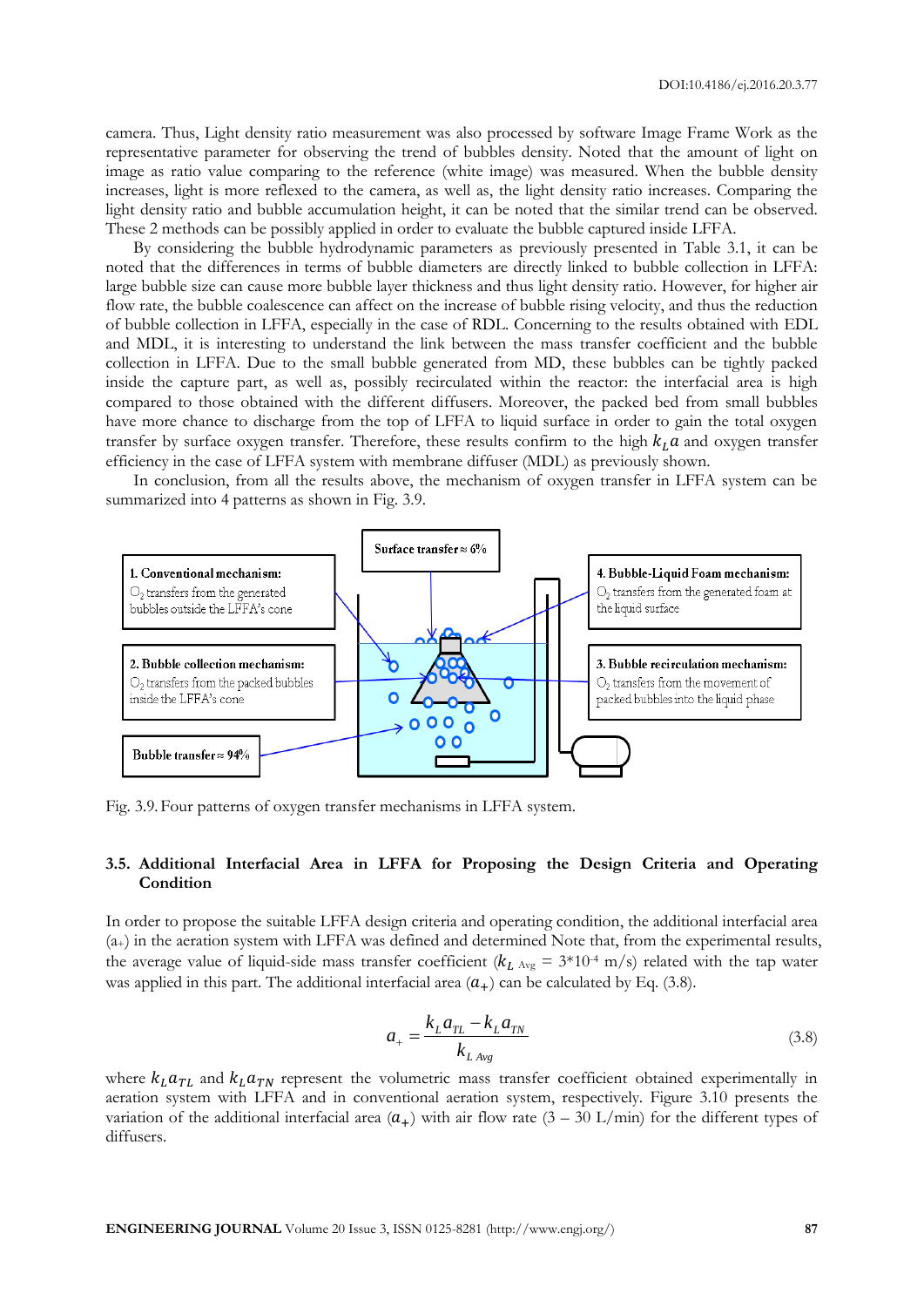

Fig. 3.10. Additional interfacial area versus air flow rate for LFFA system.

As shown in Fig. 3.10, three zones appear and are considered in the rest of this study for analyzing the variation of the  $a_{+}$  values with the air flow rate:

- Zone A for  $Q_G < 5$  L/min ( $V_G < 0.04$  m/s): The values of the additional interfacial area are very low or negative: the reduction of mixing and surface turbulent by LFFA should be responsible for these results.
- Zone B for  $5 < Q_G < 15$  L/min (0.04  $< V_G < 0.13$  m/s): The a<sub>+</sub> values increase for this air flow rate range, especially with MDL diffuser. Noted that the influent of bubble collection and recirculation within LFFA system plays the important role for these results. Moreover, the foam of liquid - bubble discharged from the top of LFFA can also enhance the surface oxygen transfer for whatever the diffusers.
- Zone C for  $Q_G$  > 15 L/min ( $V_G$  > 0.13 m/s): The  $a_+$  values do not depend on the air flow rate for whatever the applied diffusers. The decrease of interfacial area due to bubble coalescence phenomena and the increase of liquid - bubble foam at liquid surface compensate each other at higher air flow rate.

|                      | Description                            | <b>Values</b>            |
|----------------------|----------------------------------------|--------------------------|
|                      | Area of effluent part of LFFA (φ50 mm) | $0.00196$ m <sup>2</sup> |
| Design configuration | Area of the cone of LFFA (300*300 mm)  | $0.09 \text{ m}^2$       |
|                      | Height of effluent part of LFFA        | $0.03 \text{ m}$         |
|                      | Height of the cone of LFFA             | $0.25 \text{ m}$         |
|                      | Superficial gas velocity $(V_G)$       | $> 0.13$ m/s             |
| Design criteria      | Bubble size diameter                   | $< 0.3$ cm               |
|                      | Diffuser / Cone area                   | 0.35                     |
|                      | Covered Area per 1 LFFA                | $0.36 \; \mathrm{m}^2$   |
| Performance (SOTE)   | RD / RDL                               | 1.11                     |
| at proposed $V_G$    | ED / EDL                               | 1.19                     |
|                      | MD / MDL                               | 1.33                     |

Table 3.2 Proposition of design criteria & operating condition for LFFA system.

In conclusion, it can be stated that the selection of air diffuser and flow rate is very important for improving the aeration performance by using LFFA system. These can affect not only the conventional aeration mechanism by rising bubble in reactor, but also the bubble collection and foam of liquid - bubble obtained with LFFA system. From all results obtained in this research, the design criteria & operating condition is recommended and presented in Table 3.2.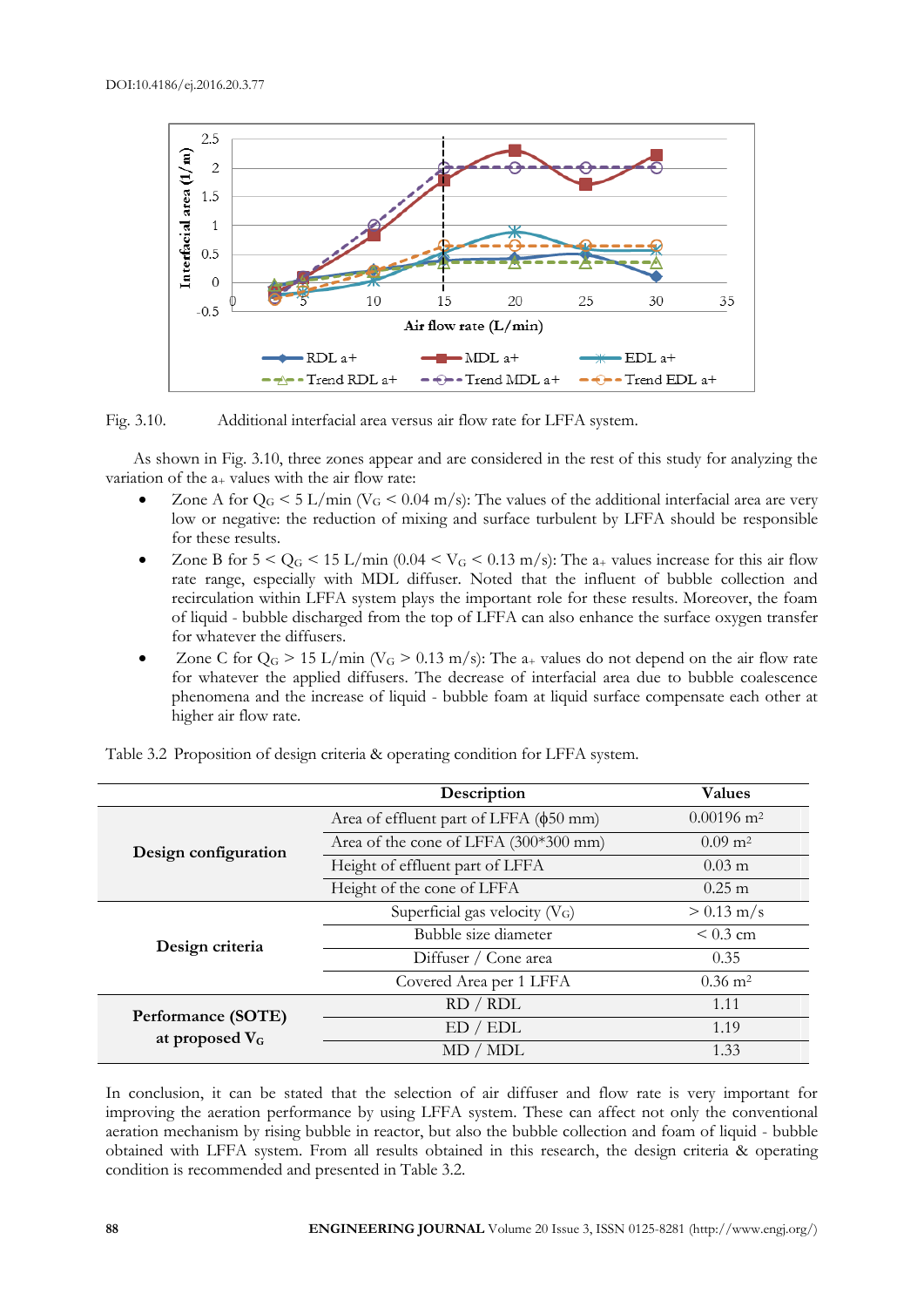#### **4. Conclusion**

The LFFA can improve the oxygen transfer not only bubble oxygen transfer but also surface oxygen transfer. The mechanism of oxygen transfer in LFFA system can be summarized into 4 patterns: 1) Conventional mechanism, 2) Bubble collection mechanism, 3) Bubble recirculation mechanism and 4) Bubble-Liquid Foam mechanism. Without more power requirement, then, the interfacial area (a) is improved comparing with the conventional diffused aeration system. The selection of diffuser with the small bubble size generation can be defined as one of the important factors for improving the aeration performance by LFFA system. The LFFA system should be operated with small bubble diameter generation (< 3 mm). Then, the LFFA is able to increase  $k<sub>L</sub> a$  25-37%, 11-25% and 13-17% for MDL, EDL and RDL respectively. For this LFFA aeration system, the proper superficial gas velocity is more than  $0.13$  m/s for 1 m<sup>2</sup> of the cross section area of its effluent part.

In future, it is evident that the results observed in the small aeration tank have to be validated in a large scale-system with different LFFA installation patterns. Finally, the theoretical models or correlations should be considered to compare the experimental results of bubble hydrodynamic and mass transfer parameters and predict the aeration efficiency obtained in a LFFA system.

#### **Acknowledgements**

This work has the financial support from the Higher Education Research Promotion and National Research University Project of Thailand, Office of the Higher Education Commission (Project Number FW1017A) and research funding of Faculty of Engineering, Chulalongkorn University. The authors would like to acknowledge the Graduate school of Chulalongkorn University, Center of Excellence for Environmental and Hazardous Waste Management (EHWM) of Chulalongkorn University for additional financial and technical support for materials supply. This research was partly supported by Steel Foundation for Environmental Protection Technology, Japan and Faculty of Engineering, King Mongkut's University of Technology North Bangkok (KMUTNB), Thailand.

#### **References**

- [1] S. Moustiri, "A unified correlation for predicting liquid axial dispersion coefficient in bubble columns," *Chem Eng Sci.*, vol. 56, no. 3, pp. 1041-1047, 2001.
- [2] J. Hadamard, "Mouvement permanent lent d'une sphere liquide et visqueuse dans un liquied visqueux," *Comptes Rendus de l'Académie des Sciences*, vol. 152, no. 25, pp. 1735-1738, 1911.
- [3] W. K. Lewis and W. C. Whitman, "Principles of gas adsorption," *Journal Industrial and Engineering Chemistry*, vol. 16, no. 12, pp. 1215-1220, 1924.
- [4] I. Leibson, E. G. Holcomb, A. G. Cacoso, and J. J. Jacmic, "Rate of flow and mechanics of bubble formation from single submerged orifices. I. Rate of flow studies," *AIChE Journal*, vol. 2, no. 3, pp. 296-300, 1956.
- [5] H. D. Mendelson, "The prediction of bubble terminal velocities from wave theory," *AIChE Journal*, vol. 13, no. 2, pp. 250-253, 1967.
- [6] K. Akita and F. Yoshida, "Gas holdup and volumetric mass transfer coefficient in bubble columns. Effects of liquid properties," Industrial & Engineering Chemistry Process Design and Development, vol. 12, no.1, pp. 76-80, 1973.
- [7] W. D. Deckwer, R. Burckhart, and G. Zoll, "Mixing and mass transfer in tall bubble columns," *Chemical Engineering Science*, vol. 29, no.11, pp. 2177-2188, 1974.
- [8] W. Gestrich and W. Krauss, "Die spezifische Phasengrenzflache in Blasensaulen (The specific interfacial area in bubble columns)," *Chemie Ingenieur Technik*, vol. 47, no. 9, pp. 360-367, 1975.
- [9] A. Kumar, T. E. Degaleesan, G. S. Laddha, and H. E. Hoelscher, "Bubble swarm characteristics in bubble columns," *The Canadian Journal of Chemical Engineering*, vol. 54, no. 6, pp. 503-508, 1976.
- [10] J. R. Grace, T. Wairegi and T. H. Nguyen, "Shapes and velocities of single drops and bubbles moving freely through immiscible liquids," *Transactions of the Institution of Chemical Engineering*, vol. 54, no. 3, pp. 167-173, 1976.